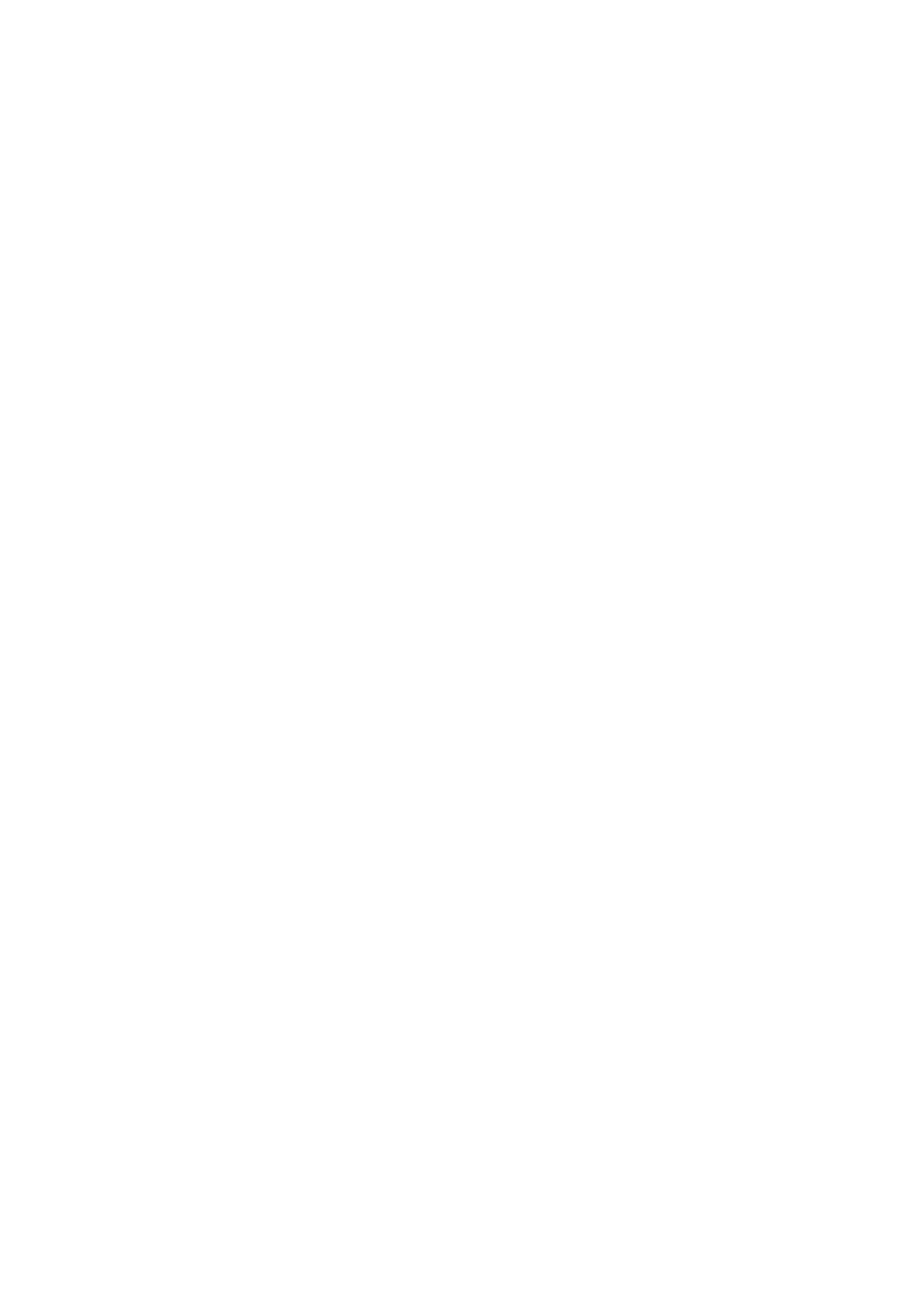

# **1 Welcome**

Chairman Scott Milne opened the meeting and welcomed those present.

## **2 Apologies**

There were no apologies.

# **3 Declaration of Interest**

There were no declarations of interest.

# **4 Confirmation of Minutes**

Resolution number OR/2022/23

MOVED by Chairperson S Milne, seconded by Member C Davis:

#### **That the Ōrākei Local Board:**

**a) confirm the ordinary minutes of its meeting, held on Thursday, 17 February 2022, including the confidential section, as a true and correct record.**

**CARRIED**

# **5 Leave of Absence**

There were no requests for leave of absence.

## **6 Acknowledgements**

There were no acknowledgements.

## **7 Petitions**

There were no petitions.

## **8 Deputations**

There were no requests for deputations.

# **9 Public Forum**

There were no requests for public forum.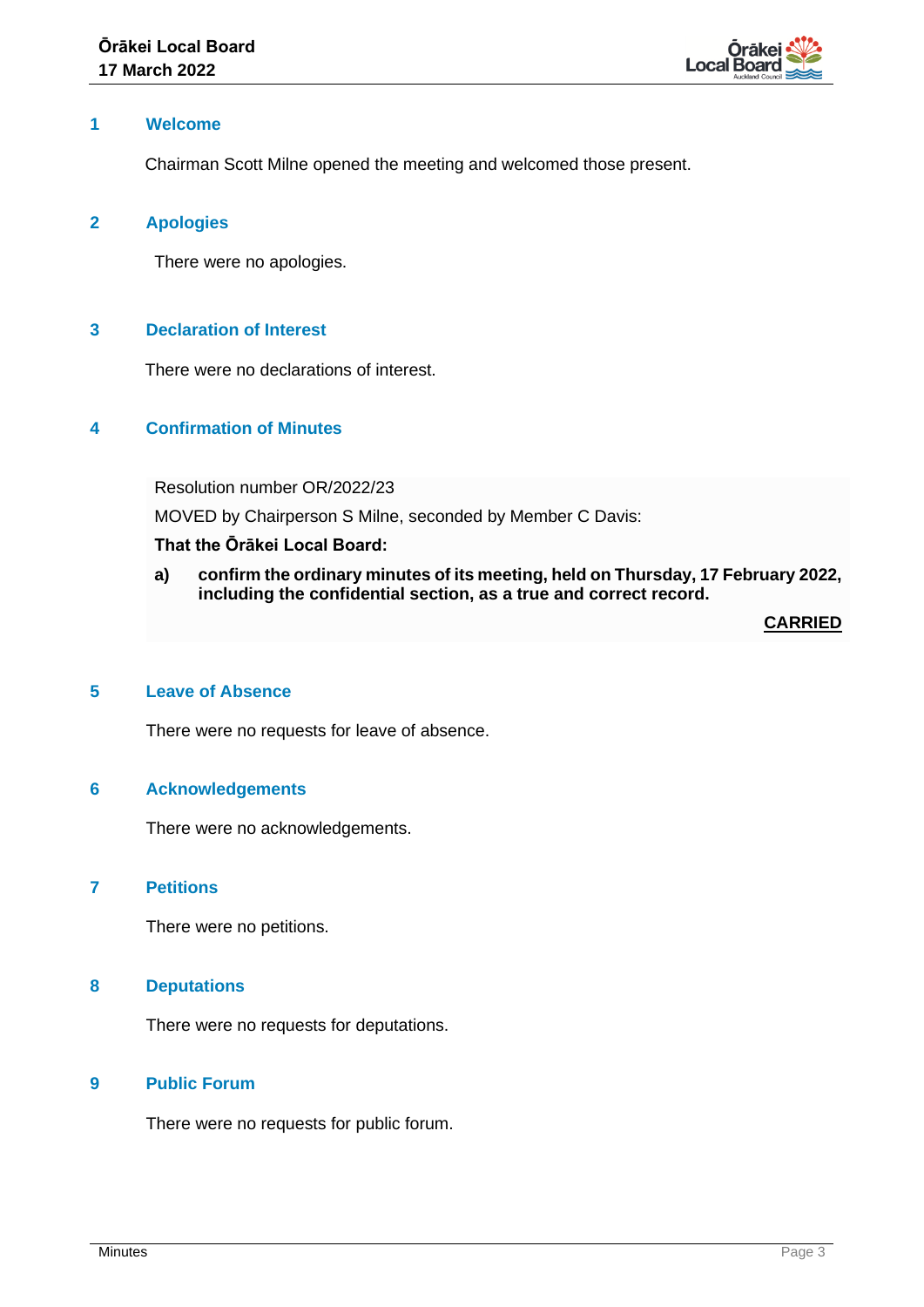

#### **10 Extraordinary Business**

There was no extraordinary business.

## **11 Notices of Motion**

Under Standing Order 7.1, a Notice of Motion has been received from David Wong for consideration under items 12.

## **12 Notice of Motion - Member David Wong - Update On The Process For Applicants Gaining Access To Public Reserves For Stormwater Infrastructure Development**

The Notice of Motion was altered by Member Wong with the consent of the meeting.

Resolution number OR/2022/24

MOVED by Member D Wong, seconded by Member T Churton:

#### **That the Ōrākei Local Board:**

- **a) request a formal report from the Land Advisory team of the process for applicants to apply for installing stormwater (and wastewater) in reserve land and what is the point of difference if the land were privately held.**
- **b) recommend that the Governing Body seek staff to develop a strategic solution for the region to secure the sustainability of our reserves. Noting the proliferation of stormwater applications over the past two years and the applicant's preference to use the reserve for convenience.**
- **c) agree that in principle the Board does not support the use of public reserves for drainage works associated with private development.**
- **d) request that a review of the fees and charges are undertaken to ensure that the applicant pays a charge to cover the cost of maintenance of infrastructure that is installed across local reserves.**

**CARRIED**

## **13 Fédération Internationale de Football Association Women's Football World Cup 2023 – Sports Field Management Michaels Avenue Sports Fields**

Resolution number OR/2022/25

MOVED by Chairperson S Milne, seconded by Deputy Chairperson T Elliott:

# **That the Ōrākei Local Board:**

- **a) approve the use of three to four herbicide applications during the period of 01/09/2022 to 20/08/2023 to target weeds on the playing surface, in the lead up to the FIFA Women's Football World Cup at Michaels Avenue sportsground in Ellerslie.**
- **b) note that all reasonable precautions will be taken to protect the health of nearby residents when the herbicides are applied.**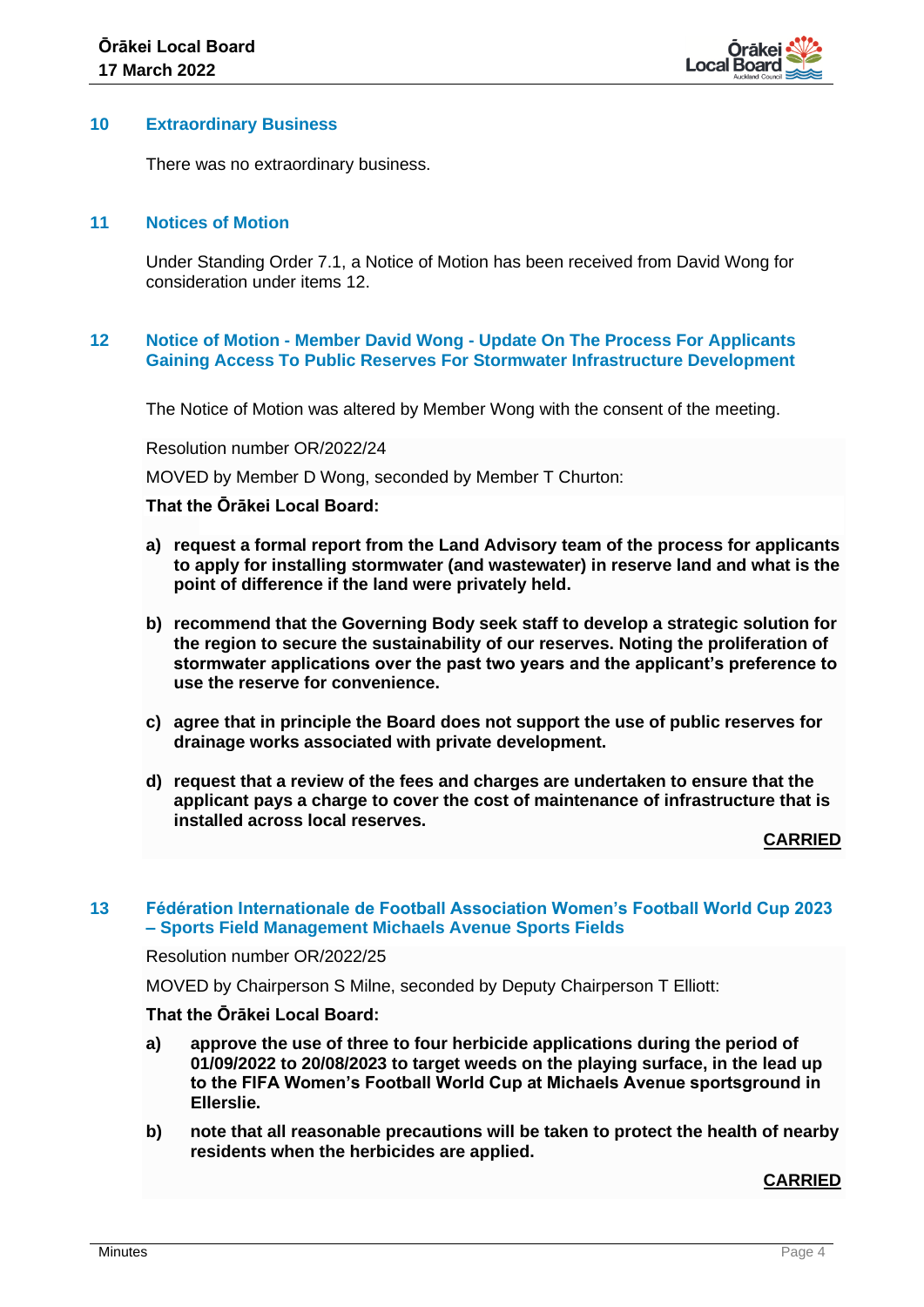

# **14 Classification of Section 2 Survey Office Plan 545176 located at 30 Tephra Boulevard, Stonefields**

Resolution number OR/2022/26

MOVED by Member C Davis, seconded by Member M Voyce:

# **That the Ōrākei Local Board:**

**a) classify pursuant to Section 16(2A) of the Reserves Act 1977 Section 2 Survey Office Plan 545176, situated at 30 Tephra Boulevard, Stonefields, held in fee simple by Auckland Council under record of title 548382 as recreation reserve, subject to all statutory processes under the Reserves Act 1977 having been satisfied.**

**CARRIED**

## **15 Meadowbank Community Centre Re-Development – Proposed Design**

Resolution number OR/2022/27

MOVED by Member C Davis, seconded by Member S Powrie:

## **That the Ōrākei Local Board:**

- **a) endorse in principle the proposed development of a mixed-use building, incorporating residential units and a council-owned community centre at 29-31 St Johns Road, Meadowbank, to be progressed for a resource consent.**
- **b) recommend that as part of the resource consenting process the application be that of limited notification.**
- **c) note that the design brief includes the council request for increased stud height clearance of 4 metres on the ground floor to accommodate the community centre's various uses.**
- **d) note that the proposal is the result of the Service Property Optimisation process approved by the Orakei Local Board in July 2018 to redevelop the property at 29- 31 St Johns Road, Meadowbank, for a fit-for-purpose community centre at Meadowbank; that Eke Panuku Development Auckland, following a strenuous marketing process, has entered into contractual arrangements with a preferred development partner to build a residential development incorporating a councilowned community centre on the ground floor at 29-31 St Johns Road, Meadowbank.**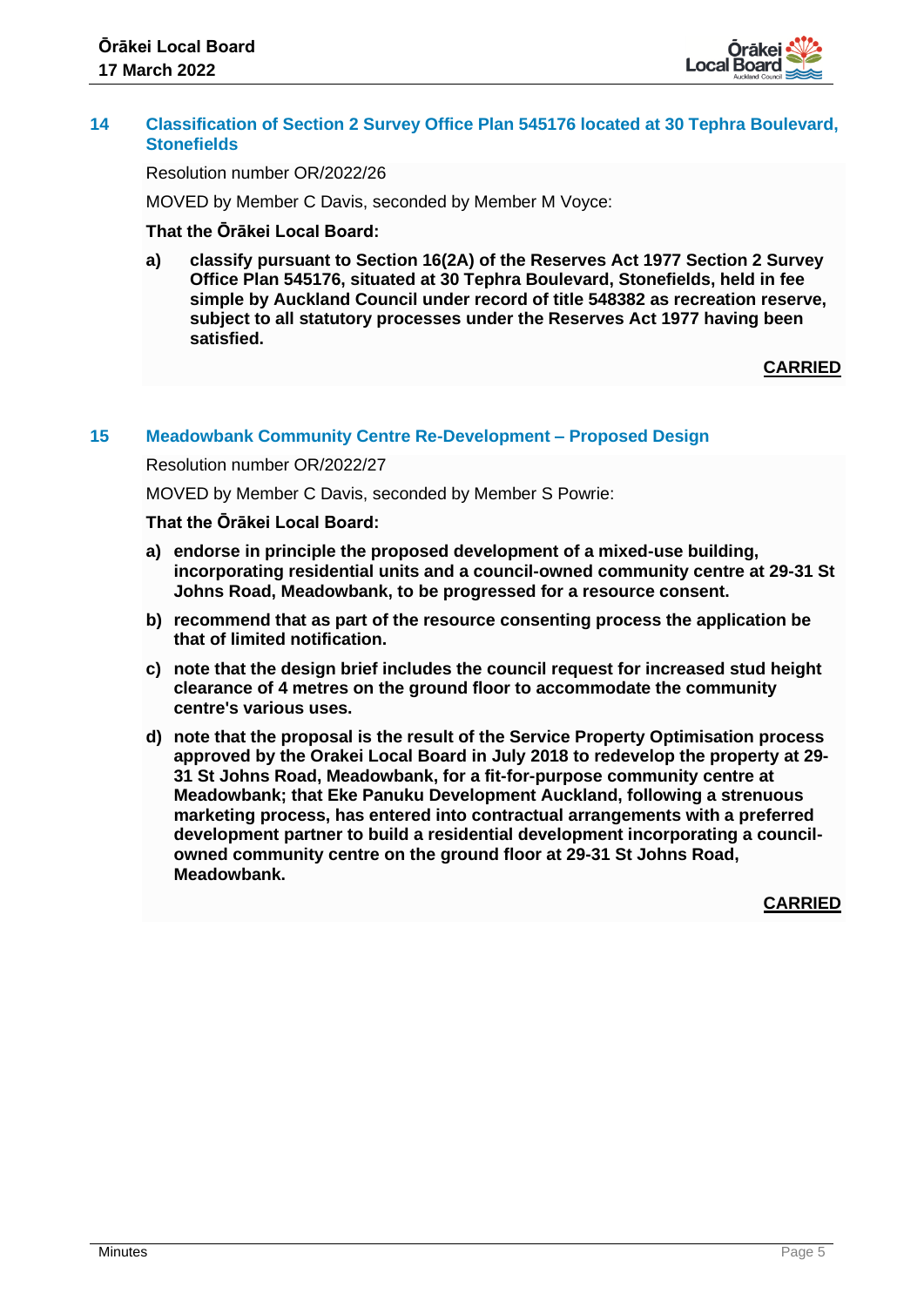

# **16 Council-controlled Organisations Quarterly Update: Quarter Two, 2021-22**

Resolution number OR/2022/28

MOVED by Chairperson S Milne, seconded by Member S Powrie:

#### **That the Ōrākei Local Board:**

- **a) receive the Council-controlled Organisations Quarterly Report for Quarter Two 2021/2022.**
- **b) approve the updated Joint CCO Engagement Plan 2021/2022 to include the following:**

**Additional activities:**

- **i) Government COVID-19 support packages (Activate and Reactivating Tāmaki Makaurau)**
- **ii) Sustainability Initiatives**
- **iii) Skills and workforce: Pacific Skills Shift**
- **iv) Remuera – targeted asset renewal – Inform**
- **v) Glendowie pump station – Inform**

**Removed activities as now completed:**

- **i) Ōkahu Bay wastewater and stormwater separation project**
- **ii) Central Interceptor Tunnel Boring Machine Launch – milestone event**
- **iii) Relining of Remuera Branch Sewer**
- **iv) Renewal of odour treatment bed at PS64**
- **c) agree to remove Tagalad from the Joint CCO Engagement Plan noting that Eke Panuku is no longer the lead on the engagement and reporting for Tagalad Reserve and that the Parks, Sport and Recreation and Value for Money teams are now the leads for this project under the Asset Recycling Programme**
- **d) recommend that the Value for Money team review and report back to the Local Board on the current Open Space Provision Policy and Community Facilities Network Plan in light of the introduction of Central Governments National Policy Statement – Urban Development, which will significantly increase housing intensity in Auckland and create additional demand for open space and community venues in the Mission Bay/Kohimarama area.**
- **e) request that the Value for Money Team reconsider the role that Tagalad Reserve can play in providing both a public open space and community venue for the local community**
- **f) request that the Value for Money Team ascertain whether the building at Tagalad currently has a Building Warrant of Fitness, and if not, what would be required to achieve a current Building Warrant of Fitness.**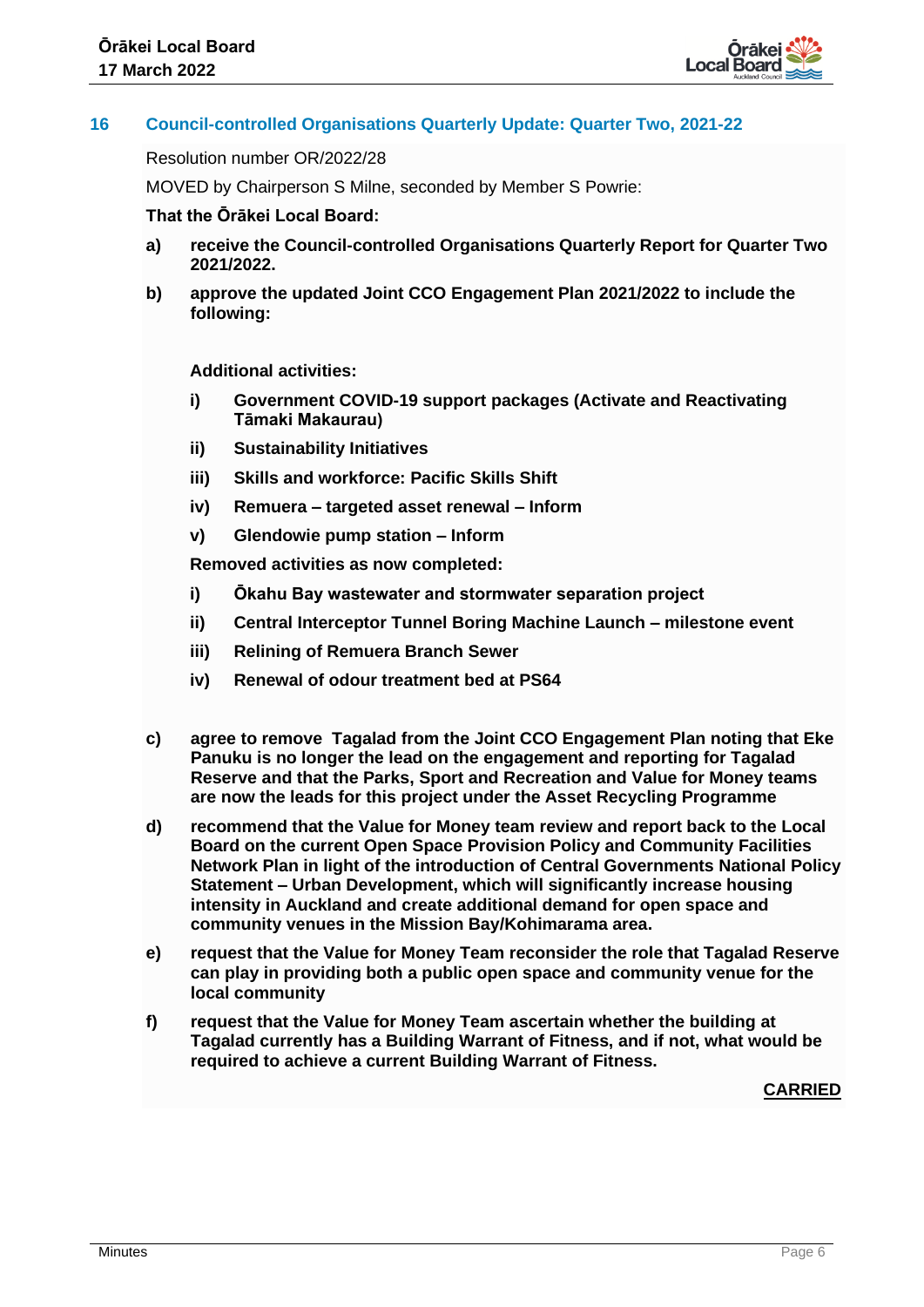

# **17 Ōrākei Local Board Work Programme Reallocations 2021/2022**

MOVED by Chairperson S Milne, seconded by Member T Churton:

That the Ōrākei Local Board:

- a) approve the reallocation of \$51,624 underspend budget towards the following activities:
	- i) ID 755: Pourewa Valley Integrated Plan progress website and wayfinding -\$15,000
	- ii) ID NEW: Restoration of the heritage Crimean War Trophy Gun \$20,000
	- iii) ID1457: Business Awards local board event delivery \$5,000
	- iv) ID NEW: Ōrākei Volunteers Event \$1,000
- Note: changes to the motion to delete clauses a) i), iii) and iv) with the agreement of the meeting.

The altered motion was put and was LOST.

MOVED by Deputy Chairperson T Elliott, seconded by Member S Powrie:

That the Ōrākei Local Board:

- a) approve the reallocation of \$51,624 underspend budget towards the following activities:
	- i) ID 755: Pourewa Valley Integrated Plan progress website and wayfinding -\$15,000
	- ii) ID1457: Business Awards local board event delivery \$5,000
	- iii) ID NEW: Ōrākei Volunteers Event \$1,000
	- iv) ID350: Saint Vincent Avenue placemaking \$15,000

MOVED by Member C Davis, seconded by Member M Voyce, an amendment by way of addition:

b) request officers to report back on future options for the restoration and placement of the heritage Crimean War Trophy Gun.

The amendment was put and was CARRIED.

Resolution number OR/2022/29

MOVED by Deputy Chairperson T Elliott, seconded by Member S Powrie:

#### **That the Ōrākei Local Board:**

- **a) approve the reallocation of \$36,000 underspend budget towards the following activities:** 
	- **i) ID 755: Pourewa Valley Integrated Plan – progress website and wayfinding - \$15,000**
	- **ii) ID1457: Business Awards – local board event delivery - \$5,000**
	- **iii) ID NEW: Ōrākei Volunteers Event - \$1,000**
	- **iv) ID350: Saint Vincent Avenue placemaking - \$15,000**
- **b) request officers to report back on future options for the restoration and placement of the heritage Crimean War Trophy Gun.**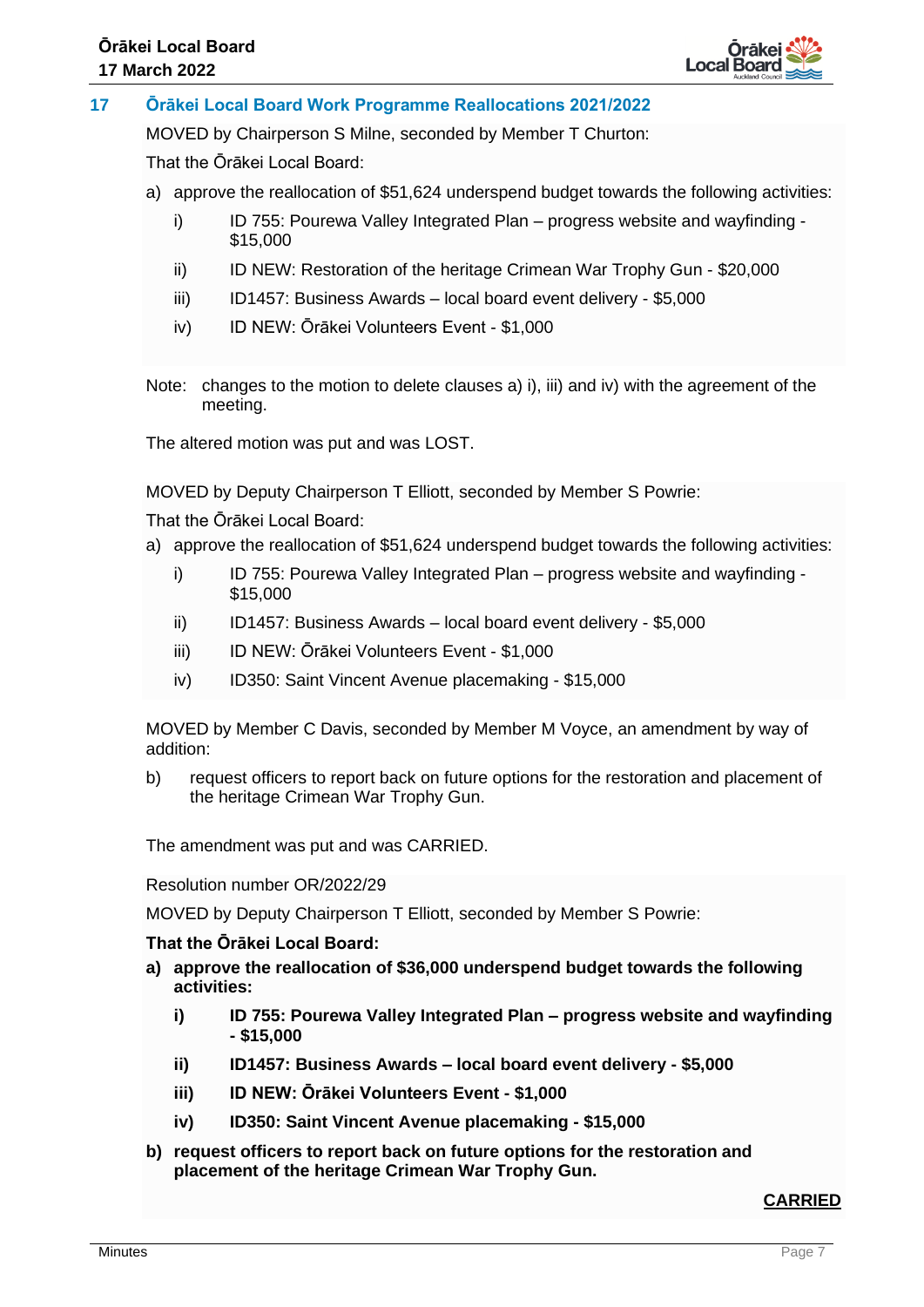

## **18 Local board input to development of Auckland Transport's Interim Speed Management Plan**

Resolution number OR/2022/30

MOVED by Member D Wong, seconded by Chairperson S Milne:

# **That the Ōrākei Local Board:**

- **a) provide feedback on the introduction of an interim Auckland Speed Management Plan.**
- **b) delegate Member Sarah Powrie to provide a list of roads within the local board area that should be reviewed when staff develop the proposed plan.**

**CARRIED**

#### **19 Local board feedback on the draft Tūpuna Maunga Authority Operational Plan 2022/2023**

A document was tabled in support of this item. A copy of the tabled document has been placed on the official minutes and is available on the Auckland Council website as a minutes attachment.

Resolution number OR/2022/31

MOVED by Member C Davis, seconded by Member T Churton:

#### **That the Ōrākei Local Board:**

**a) approve the tabled feedback on the draft Tūpuna Maunga Authority Operational Plan 2022/2023.**

**CARRIED**

# **Attachments**

A 17 March 2022, Ōrākei Local Board, Item 19 - Local Board Feedback on the draft Tūpuna Maunga Authority Operational Plan 2022/2023 - Feedback

## **20 Urgent Decision - Ōrākei Local Board feedback on the National Environmental Standards for Sources of Human Drinking Water**

Resolution number OR/2022/32

MOVED by Member M Voyce, seconded by Member D Wong:

# **That the Ōrākei Local Board:**

**a) note the urgent decision to approve the Ōrākei Local Board feedback on the proposed amendments to inform the** *Kia kaha ake te tiakina o ngā puna wai-inu / Improving the protection of drinking-water sources: Resource Management (National Environmental Standards for Sources of Human Drinking Water) Regulations 2007* **consultation document (NES-DW).**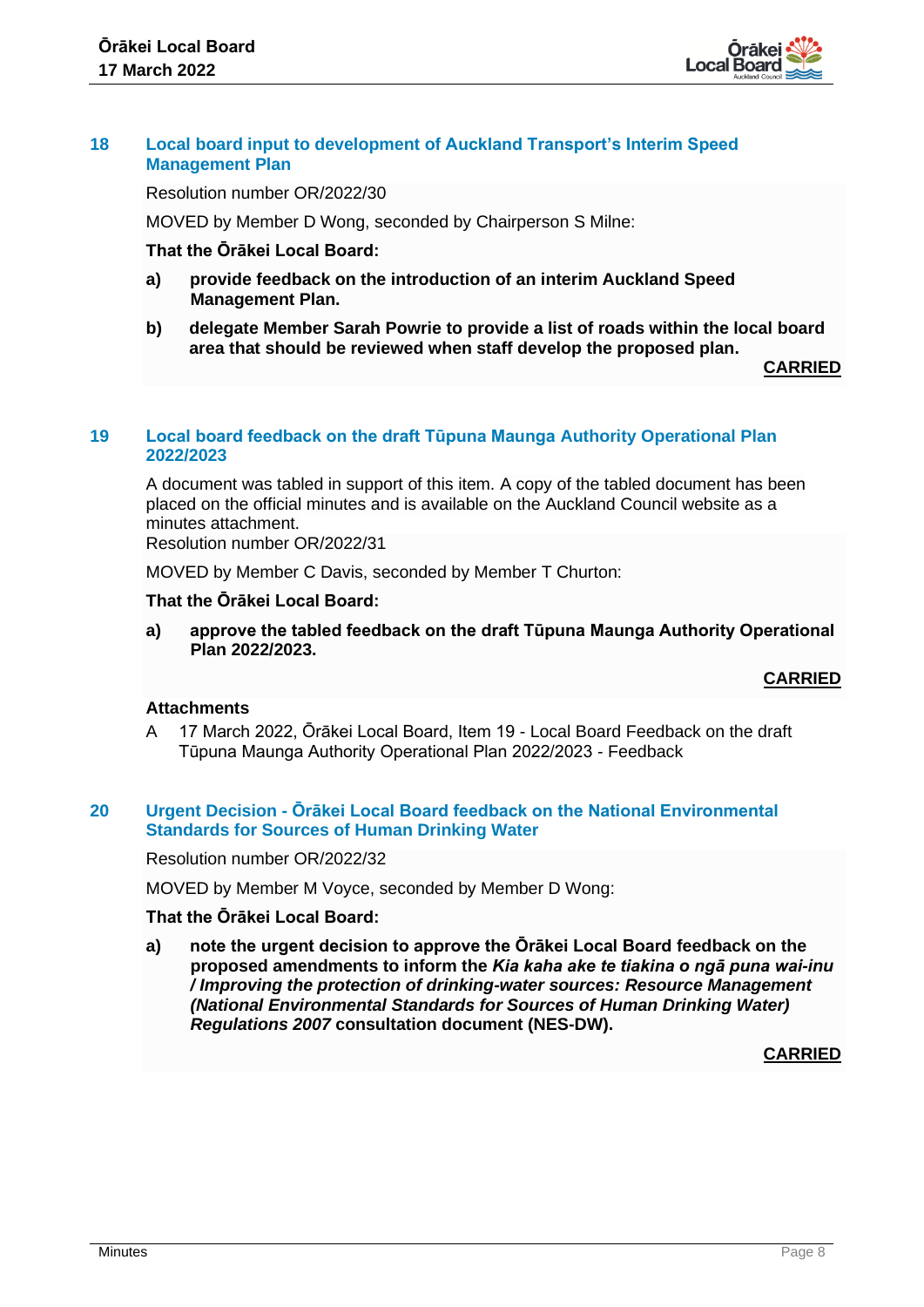

# **21 Urgent Decision - Ōrākei Local Board feedback on New Zealand's Resource Management System**

Resolution number OR/2022/33

MOVED by Member T Churton, seconded by Member M Voyce:

# **That the Ōrākei Local Board:**

**a) note the urgent decision and the approved board's input into Auckland Council's submission to** *Transforming Aotearoa New Zealand's resource management system: Our future resource management system***. consultation document (NES-DW).**

## **CARRIED**

# **22 Urgent Decision - Feedback on the Hākaimangō-Matiatia Marine Reserve application to DOC**

Resolution number OR/2022/34

MOVED by Chairperson S Milne, seconded by Deputy Chairperson T Elliott:

# **That the Ōrākei Local Board:**

**a) note the urgent decision to approve the Ōrākei Local Board feedback to be included in Auckland Council's submission on the Hākaimangō-Matiatia Marine Reserve application to the Department of Conservation.**

**CARRIED**

#### **23 Chairman and Board Members' March 2022 Report**

Resolution number OR/2022/35

MOVED by Chairperson S Milne, seconded by Member S Powrie:

# **That the Ōrākei Local Board:**

**a) note the Ōrākei Local Board Chairman and Board Members' March 2022 Report.**

**CARRIED**

# **24 Governance Forward Work Calendar**

Resolution number OR/2022/36

MOVED by Chairperson S Milne, seconded by Member T Churton:

# **That the Ōrākei Local Board:**

**a) note the draft governance forward work calendar as at 17 March 2022.**